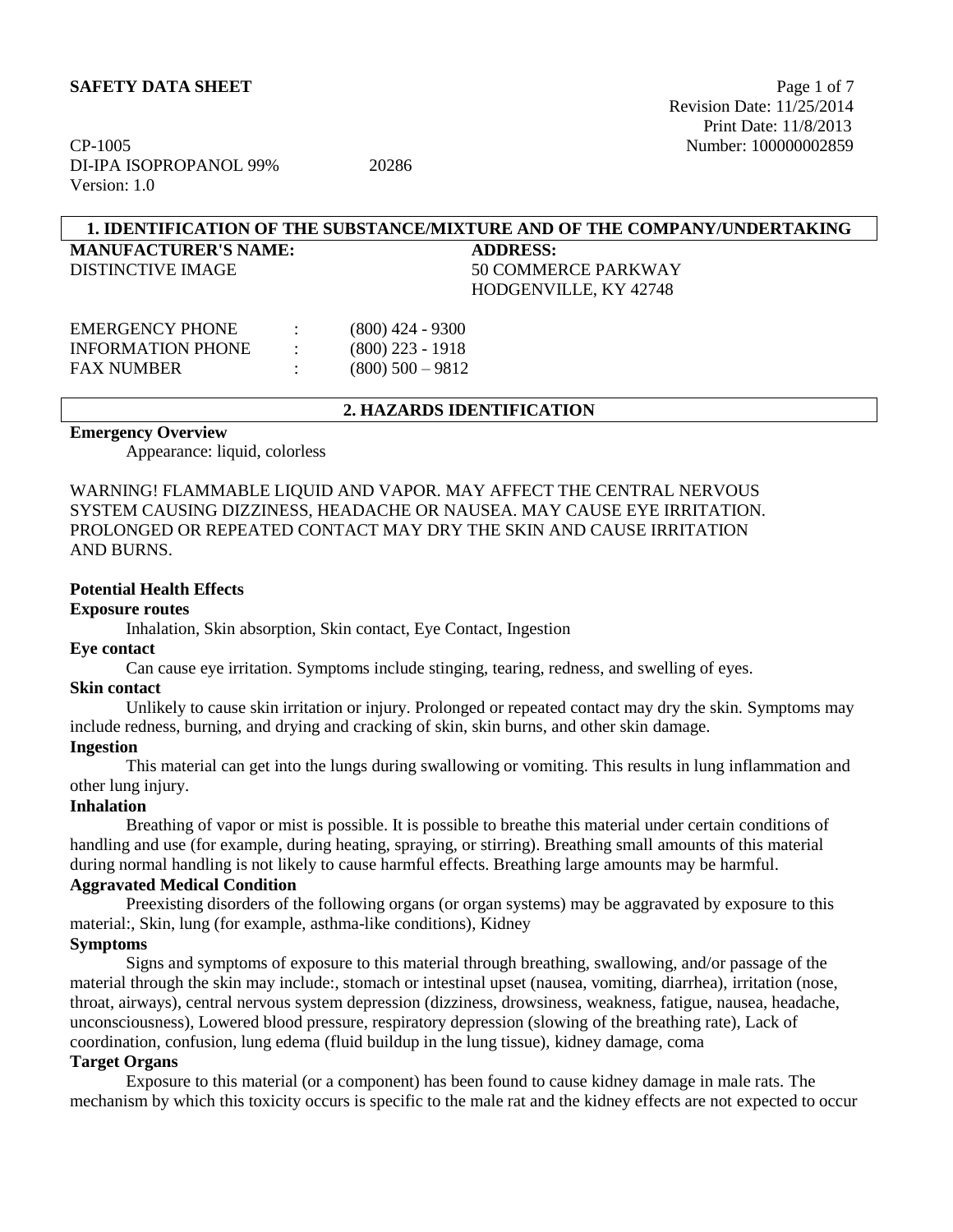## CP-1005 Number: 100000002859 DI-IPA ISOPROPANOL 99% 20286 Version: 1.0

in humans., Breathing isopropanol vapors has caused damage to the lining of the middle ear in experimental animals. The relevance of this finding to humans is uncertain. Overexposure to this material (or its components) has been suggested as a cause of the following effects in laboratory animals:, mild, reversible liver effects **Carcinogenicity**

This material is not listed as a carcinogen by the International Agency for Research on Cancer (IARC), the National Toxicology Program (NTP), or the Occupational Safety and Health Administration (OSHA).

### **Reproductive hazard**

This material (or a component) has been shown to cause harm to the fetus in laboratory animal studies. The relevance of these findings to humans is uncertain.

| 3. COMPOSITION/INFORMATION ON INGREDIENTS |                            |                      |
|-------------------------------------------|----------------------------|----------------------|
| <b>Hazardous Components</b>               | CAS-No. / trade secret no. | <b>Concentration</b> |
| Isopropyl alcohol                         | $67-63-0$                  | $90 - 100\%$         |

### **4. FIRST AID MEASURES**

#### **Eyes**

If symptoms develop, immediately move individual away from exposure and into fresh air. Flush eyes gently with water for at least 15 minutes while holding eyelids apart; seek immediate medical attention. Remove contact lenses.

#### **Skin**

First aid is not normally required. However, it is recommended that exposed areas be cleaned by washing with soap and water.

#### **Ingestion**

Seek medical attention. If individual is drowsy or unconscious, do not give anything by mouth; place individual on the left side with the head down. Contact a physician, medical facility, or poison control center for advice about whether to induce vomiting. If possible, do not leave individual unattended. Do NOT induce vomiting. **Inhalation**

If symptoms develop, move individual away from exposure and into fresh air. If symptoms persist, seek medical attention. If breathing is difficult, administer oxygen. Keep person warm and quiet; seek immediate medical attention.

## **Notes to physician**

**Hazards:** Administration of high doses of isopropanol in combination with known hepatotoxic chemicals resulted in enhanced liver toxicity in experimental animals.

**Treatment:** No information available.

## **5. FIREFIGHTING MEASURES**

#### **Suitable extinguishing media**

Dry chemical, Carbon dioxide (CO2), Water spray

#### **Hazardous combustion products**

carbon dioxide and carbon monoxide

#### **Precautions for fire-fighting**

Material is volatile and readily gives off vapors which may travel along the ground or be moved by ventilation and ignited by pilot lights, flames, sparks, heaters, smoking, electric motors, static discharge or other ignition sources at locations near the material handling point. Never use welding or cutting torch on or near drum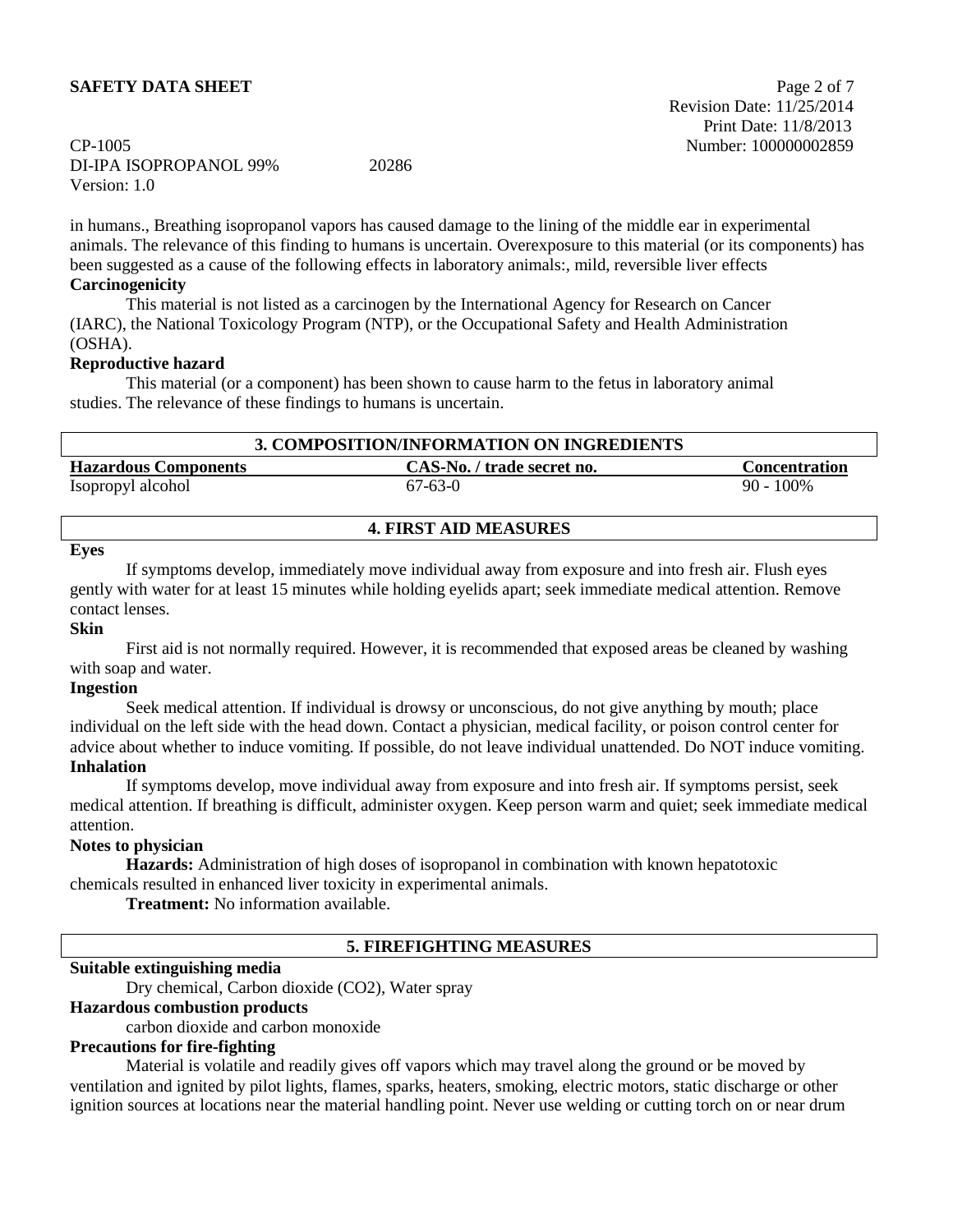## **SAFETY DATA SHEET** Page 3 of 7

## CP-1005 Number: 100000002859 DI-IPA ISOPROPANOL 99% 20286 Version: 1.0

 Revision Date: 11/25/2014 Print Date: 11/8/2013

(even empty) because product (even just residue) can ignite explosively. Wear full firefighting turn-out gear (full Bunker gear), and respiratory protection (SCBA).

Water may be ineffective for extinguishment unless used under favorable conditions by experienced fire fighters. Use water spray to cool fire exposed containers and structures until fire is out if it can be done with minimal risk. Avoid spreading burning material with water used for cooling purposes.

## **NFPA Flammable and Combustible Liquids Classification**

Flammable Liquid Class IB

#### **6. ACCIDENTAL RELEASE MEASURES**

#### **Personal precautions**

For personal protection see section 8. Persons not wearing protective equipment should be excluded from area of spill until clean-up has been completed. Ensure adequate ventilation. Eliminate all ignition sources (flares, flames including pilot lights, electrical sparks). Pay attention to the spreading of gases especially at ground level (heavier than air) and to the direction of the wind.

#### **Environmental precautions**

Prevent spreading over a wide area (e.g. by containment or oil barriers). Do not let product enter drains. Do not flush into surface water or sanitary sewer system. Local authorities should be advised if significant spillages cannot be contained.

#### **Methods for cleaning up**

Contain spillage, and then collect with non-combustible absorbent material, (e.g. sand, earth, diatomaceous earth, vermiculite) and place in container for disposal according to local / national regulations (see section 13).

## **Other information**

Comply with all applicable federal, state, and local regulations. Suppress (knock down) gases/vapors/mists with a water spray jet.

### **7. HANDLING AND STORAGE**

### **Handling**

Containers of this material may be hazardous when emptied. Since emptied containers retain product residues (vapor, liquid, and/or solid), all hazard precautions given in the data sheet must be observed. Static ignition hazard can result from handling and use. Electrically bond and ground all containers, personnel and equipment before transfer or use of material. Special precautions may be necessary to dissipate static electricity for nonconductive containers. Use proper bonding and grounding during product transfer as described in National Fire Protection Association document NFPA 77.

#### **Storage**

Store in a cool, dry, ventilated area, away from incompatible substances.

| <u>0. EAPOSUKE CONTROLS/PERSONAL PROTECTION</u> |                               |                                                  |  |
|-------------------------------------------------|-------------------------------|--------------------------------------------------|--|
| <b>Exposure Guidelines</b>                      |                               |                                                  |  |
| <b>Isopropyl alcohol</b>                        | $67 - 63 - 0$                 |                                                  |  |
| <b>ACGIH</b>                                    | 8-hour, time-weighted average | $200$ ppm                                        |  |
| <b>ACGIH</b>                                    | Short-term exposure limit     | $400$ ppm                                        |  |
| <b>NIOSH</b>                                    | Time-weighted average         | 400 ppm concentration for up to a 10-hour        |  |
|                                                 |                               | work day during a 40-hour work week              |  |
| <b>NIOSH</b>                                    | Time-weighted average         | 980 mg/m3 concentration for up to a 10-hour work |  |
|                                                 |                               | day during a 40-hour work week                   |  |

## **8. EXPOSURE CONTROLS/PERSONAL PROTECTION**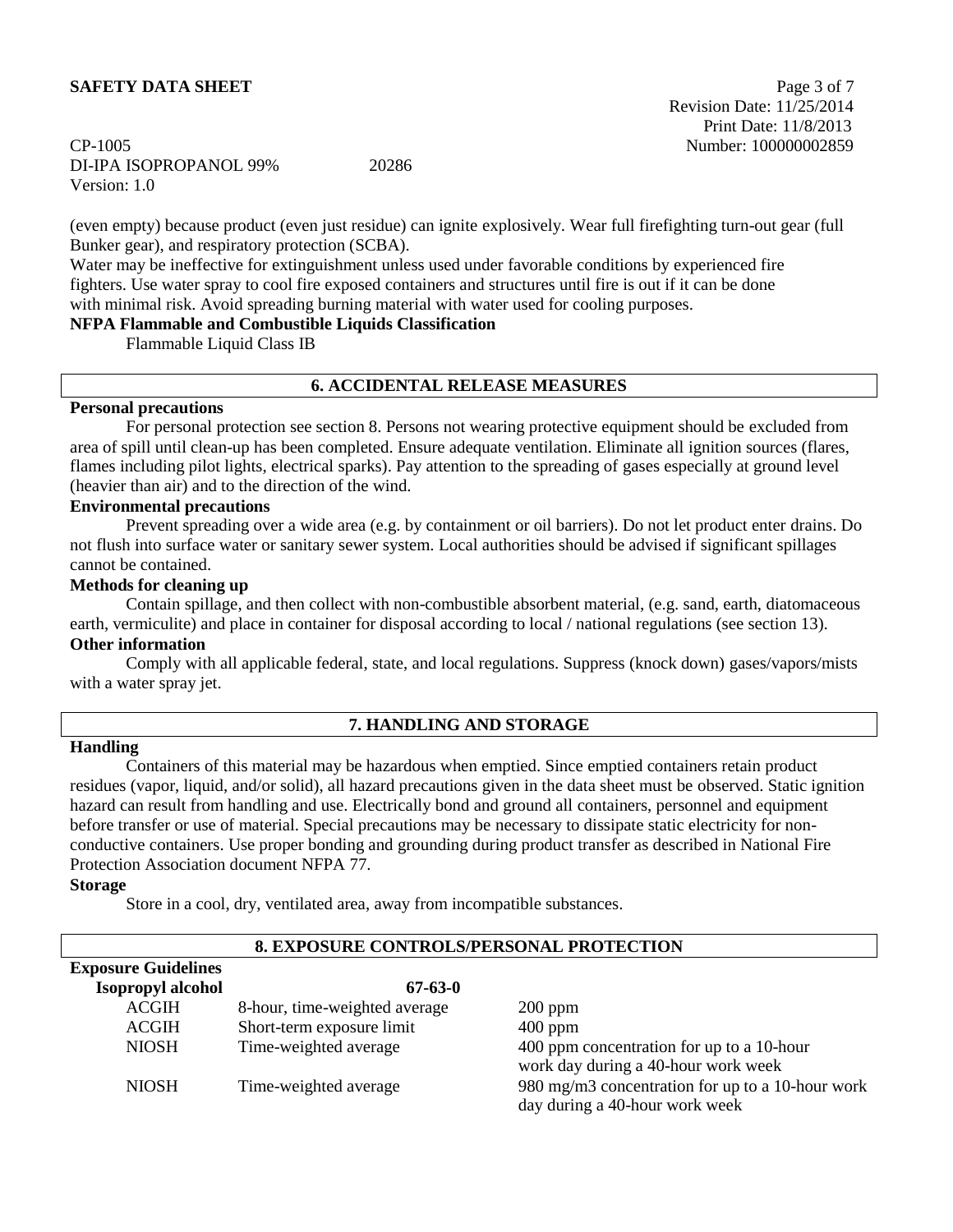## **SAFETY DATA SHEET** Page 4 of 7

 Revision Date: 11/25/2014 Print Date: 11/8/2013

| CP-1005<br>DI-IPA ISOPROPANOL 99%<br>Version: 1.0 | 20286                        | Number: 100000002859                                                              |
|---------------------------------------------------|------------------------------|-----------------------------------------------------------------------------------|
| <b>NIOSH</b>                                      | STEL - 15-minute TWA         | 500 ppm exposure that should not be exceeded at<br>any time during a work day     |
| <b>NIOSH</b>                                      | STEL - 15-minute TWA         | 1,225 mg/m3 exposure that should not be<br>exceeded at any time during a work day |
| <b>OSHA</b>                                       | 8-hour time weighted average | $400$ ppm                                                                         |
| <b>OSHA</b>                                       | 8-hour time weighted average | $980 \text{ mg/m}$                                                                |
| <b>OSHA</b>                                       | 8-hour time weighted average | $400$ ppm                                                                         |
| <b>OSHA</b>                                       | 8-hour time weighted average | $980 \text{ mg/m}$                                                                |
| <b>OSHA</b>                                       | Short-term exposure limit    | $500$ ppm                                                                         |
| <b>OSHA</b>                                       | Short-term exposure limit    | $1,225 \text{ mg/m}$                                                              |

#### **General advice**

These recommendations provide general guidance for handling this product. Personal protective equipment should be selected for individual applications and should consider factors which affect exposure potential, such as handling practices, chemical concentrations and ventilation. It is ultimately the responsibility of the employer to follow regulatory guidelines established by local authorities.

## **Exposure controls**

Provide sufficient mechanical (general and/or local exhaust) ventilation to maintain exposure below exposure guidelines (if applicable) or below levels that cause known, suspected or apparent adverse effects. **Eye protection**

Wear chemical splash goggles when there is the potential for exposure of the eyes to liquid, vapor or mist. **Skin and body protection**

Wear resistant gloves (consult your safety equipment supplier).

## **Respiratory protection**

A NIOSH-approved air-purifying respirator with an appropriate cartridge and/or filter may be permissible under certain circumstances where airborne concentrations are expected to exceed exposure limits (if applicable) or if overexposure has otherwise been determined. Protection provided by air purifying respirators is limited. Use a positive pressure, air-supplied respirator if there is any potential for uncontrolled release, exposure levels are not known or any other circumstances where an air purifying respirator may not provide adequate protection.

| 9. PHYSICAL AND CHEMICAL PROPERTIES         |                                  |  |
|---------------------------------------------|----------------------------------|--|
| <b>Physical state</b>                       | liquid                           |  |
| <b>Color</b>                                | colorless                        |  |
| Odor                                        | alcohol-like                     |  |
| Boiling point/boiling range                 | 180 °F / 82 °C                   |  |
| <b>Melting point/range</b>                  | Freezing Point -128 °F / -89 °C  |  |
| pH                                          | no data available                |  |
| <b>Flash point</b>                          | 54 °F / 12 °C                    |  |
| <b>Evaporation rate</b>                     | 2.9                              |  |
| Lower explosion limit/Upper explosion limit | $2.0\%$ (V) / 12.0 %(V)          |  |
| Vapor pressure                              | 33.000 mmHg @ 68 °F / 20 °C      |  |
| <b>Relative vapor density</b>               | 2.1                              |  |
| <b>Density</b>                              | 0.785 g/cm3 @ 68 °F / 20 °C      |  |
| <b>Water solubility</b>                     | 68 °F / 20 °C completely soluble |  |
| log Pow                                     | 0.05                             |  |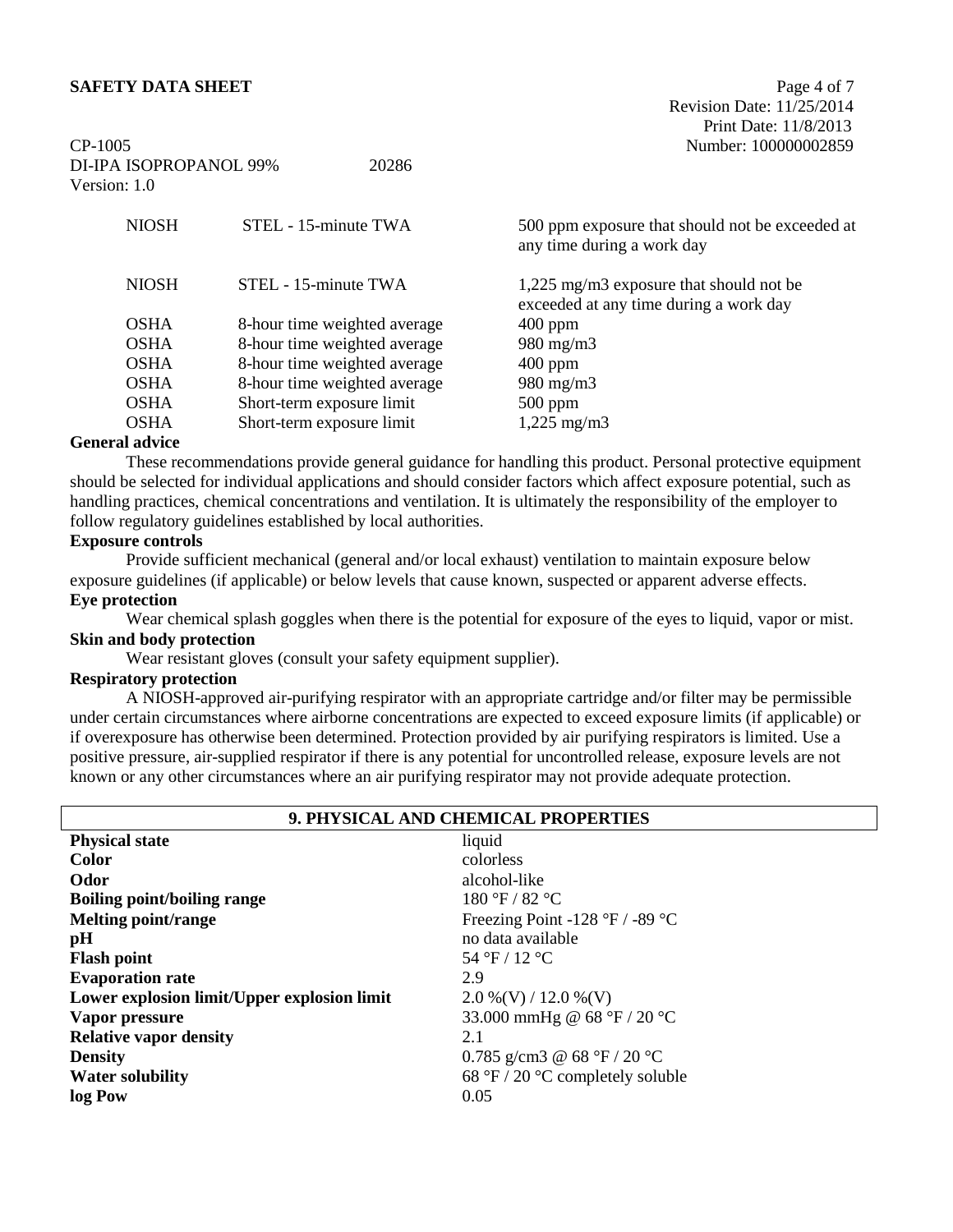## **SAFETY DATA SHEET** Page 5 of 7

# DI-IPA ISOPROPANOL 99% 20286 Version: 1.0

**Viscosity, kinematic** no data available

## **10. STABILITY AND REACTIVITY**

## **Stability**

Stable.

## **Conditions to avoid**

Avoid contact with:, Heat, flames and sparks., excessive heat

#### **Incompatible products**

Avoid contact with:, Aldehydes, halogens, Strong acids, Strong oxidizing agents, alkalis, Amines, Ethylene oxide, halogenated hydrocarbons, isocyanates, Do not use with aluminum equipment at temperatures above 120 degrees F.

### **Hazardous decomposition products**

carbon dioxide and carbon monoxide

## **Hazardous reactions**

Hazardous polymerization does not occur.

| <b>11. TOXICOLOGICAL INFORMATION</b>                 |                                                                                                                                          |  |
|------------------------------------------------------|------------------------------------------------------------------------------------------------------------------------------------------|--|
| <b>Acute oral toxicity</b>                           |                                                                                                                                          |  |
| Acute oral toxicity -                                |                                                                                                                                          |  |
| Product                                              | : no data available                                                                                                                      |  |
| Acute oral toxicity – Components                     |                                                                                                                                          |  |
| Isopropyl alcohol                                    | : LD50: $> 5,500$ mg/kg Species: rat Method: OECD Test                                                                                   |  |
|                                                      | Guideline 401 Symptoms: ataxia, decreased motor activity, bradypnea                                                                      |  |
| <b>Acute inhalation toxicity</b>                     |                                                                                                                                          |  |
| Acute inhalation toxicity -                          |                                                                                                                                          |  |
| Product                                              | : no data available                                                                                                                      |  |
| Acute inhalation toxicity - Components               |                                                                                                                                          |  |
| Isopropyl alcohol                                    | $\gamma$ = 10,000 mg/l Exposure time: 6 h Species: rat Method:                                                                           |  |
|                                                      | OECD Test Guideline 403 Symptoms: ataxia, labored breathing, decreased<br>activity and muscle tone, decreased motor activity, depression |  |
| <b>Acute dermal toxicity</b>                         |                                                                                                                                          |  |
| Acute dermal toxicity -                              |                                                                                                                                          |  |
| Product                                              | : no data available                                                                                                                      |  |
| Acute dermal toxicity - Components                   |                                                                                                                                          |  |
| Isopropyl alcohol                                    | : LD50: Method: OECD Test Guideline 402                                                                                                  |  |
| Acute toxicity (other routes of administration)      |                                                                                                                                          |  |
| Acute toxicity                                       |                                                                                                                                          |  |
| (other routes of administration) : no data available |                                                                                                                                          |  |

#### **12. ECOLOGICAL INFORMATION**

## **Biodegradability**

Biodegradability - Product : no data available Biodegradability - Components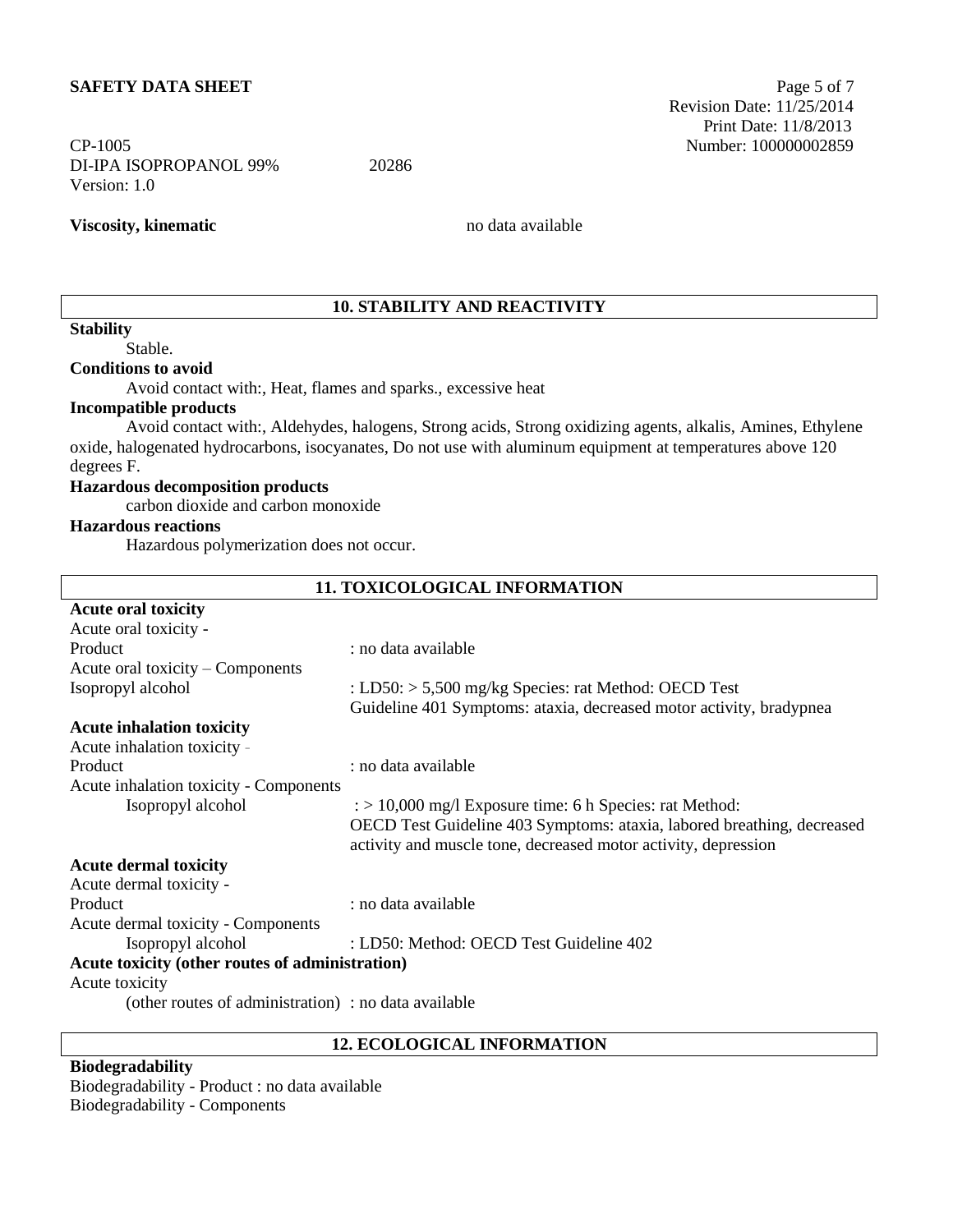## **SAFETY DATA SHEET** Page 6 of 7

| CP-1005                |       | Number: 100000 |
|------------------------|-------|----------------|
| DI-IPA ISOPROPANOL 99% | 20286 |                |
| Version: 1.0           |       |                |

Isopropyl alcohol : Primary biodegradation 53 % **Bioaccumulation** Bioaccumulation - Product : no data available **Ecotoxicity effects Toxicity to fish** Toxicity to fish  $-$  Product : no data available **Toxicity to daphnia and other aquatic invertebrates** Toxicity to daphnia and other aquatic invertebrates - Product : no data available **Toxicity to algae** Toxicity to algae - Product : no data available **Toxicity to bacteria** Toxicity to bacteria - : no data available

## **13. DISPOSAL CONSIDERATIONS**

## **Waste disposal methods**

Dispose of in accordance with all applicable local, state and federal regulations

|                        | <b>14. TRANSPORT INFORMATION</b>                           |              |                   |                |                  |
|------------------------|------------------------------------------------------------|--------------|-------------------|----------------|------------------|
| <b>REGULATION</b>      |                                                            |              |                   |                |                  |
| ID                     | PROPER SHIPPING NAME                                       | *HAZARD      | <b>SUBSIDIARY</b> | <b>PACKING</b> | <b>MARINE</b>    |
| <b>NUMBER</b>          |                                                            | <b>CLASS</b> | <b>HAZARDS</b>    | <b>GROUP</b>   | <b>POLLUTANT</b> |
|                        |                                                            |              |                   |                | /LTD. QTY.       |
| <b>U.S. DOT - ROAD</b> |                                                            |              |                   |                |                  |
| <b>UN 1219</b>         | Isopropanol                                                | 3            |                   | $\mathbf{I}$   |                  |
| <b>U.S. DOT - RAIL</b> |                                                            |              |                   |                |                  |
| <b>UN 1219</b>         | Isopropanol                                                | 3            |                   | $\mathbf{I}$   |                  |
|                        | <b>U.S. DOT - INLAND WATERWAYS</b>                         |              |                   |                |                  |
| <b>UN 1219</b>         | Isopropanol                                                | 3            |                   | $\mathbf{I}$   |                  |
|                        | <b>TRANSPORT CANADA - ROAD</b>                             |              |                   |                |                  |
| <b>UN 1219</b>         | Isopropanol                                                | 3            |                   | $\mathbf{I}$   |                  |
|                        | <b>TRANSPORT CANADA - RAIL</b>                             |              |                   |                |                  |
| <b>UN 1219</b>         | Isopropanol                                                | 3            |                   | $\mathbf{I}$   |                  |
|                        | TRANSPORT CANADA - INLAND WATERWAYS                        |              |                   |                |                  |
| <b>UN 1219</b>         | Isopropanol                                                | 3            |                   | $\mathbf{I}$   |                  |
|                        | <b>INTERNATIONAL MARITIME DANGEROUS GOODS</b>              |              |                   |                |                  |
| <b>UN 1219</b>         | Isopropanol                                                | 3            |                   | $\mathbf{I}$   |                  |
|                        | <b>INTERNATIONAL AIR TRANSPORT ASSOCIATION - CARGO</b>     |              |                   |                |                  |
| <b>UN 1219</b>         | Isopropanol                                                | 3            |                   | $\mathbf{I}$   |                  |
|                        | <b>INTERNATIONAL AIR TRANSPORT ASSOCIATION - PASSENGER</b> |              |                   |                |                  |
| <b>UN 1219</b>         | Isopropanol                                                | 3            |                   | $\mathbf{I}$   |                  |